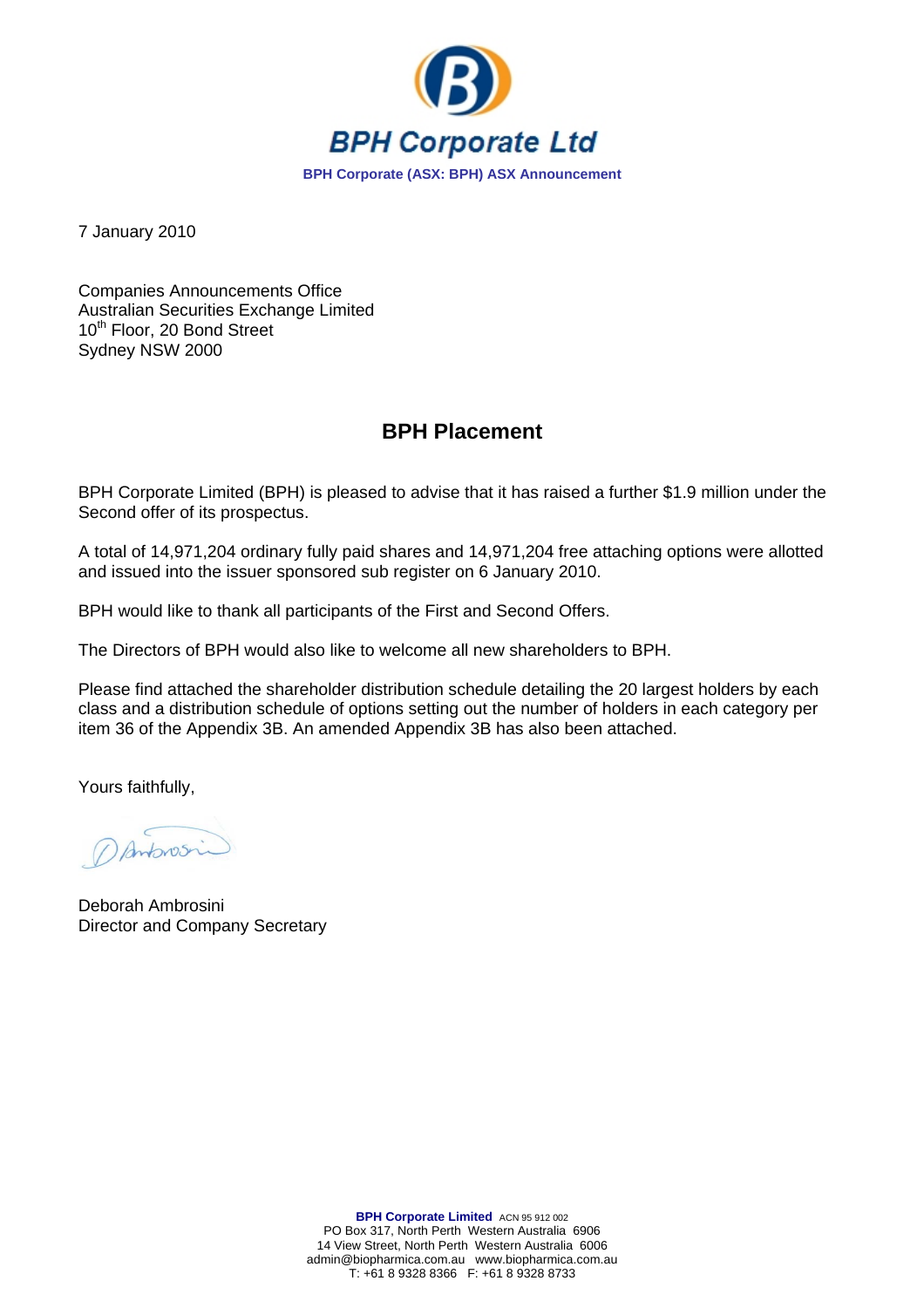Security Transfer Registrars Pty Ltd/ BE/BE / /

|          | BIOPHARMICA LTD FULLY PAID |                           | SPREAD & TOP | 20 LISTING           | SRSPTP       | USER - KAREN           | Date $-7/01/10$ | Time $-12.35.32$ |
|----------|----------------------------|---------------------------|--------------|----------------------|--------------|------------------------|-----------------|------------------|
| Page $-$ |                            |                           |              | *- CURRENT STATUS -* |              | *- AS AT: $7/01/10$ -* |                 |                  |
|          | HOLDER NAME                | DESIGNATION               |              | UNITS % OF ISSUED    |              | UNITS % OF ISSUED      |                 |                  |
|          | MEC RES LTD                |                           | 23, 318, 379 | 11.27%               | 23, 318, 379 | 11.27% 1               |                 |                  |
| $2 *$    | TRANDCORP PL               |                           | 9,545,000    | 4.61%                | 9,545,000    | $4.61%$ 2              |                 |                  |
| $3*$     | JOJO ENTPS PL              | SFI FAM A/C               | 8,803,401    | 4.25%                | 8,803,401    | $4.25%$ 3              |                 |                  |
| $4 *$    | GRANDBRIDGE LTD            |                           | 6,778,200    | 3.28%                | 6,778,200    | 3.2884                 |                 |                  |
| $5*$     | IGO ANDY                   | ADE S/F A/C               | 5,314,626    | 2.57%                | 5,314,626    | $2.57%$ 5              |                 |                  |
| 6        | AVATAR EQUITIES PL         | AVATAR SHARE TRADI        | 4,251,701    | 2.05%                | 4,251,701    | $2.05%$ 6              |                 |                  |
| $7 *$    | TRANDCORP PL               | D & J BREEZE SUPER        | 3,183,852    | 1.54%                | 3,183,852    | 1.54% 7                |                 |                  |
| $8 *$    | CLAYMORE CAP PL            |                           | 2,642,900    | 1.28%                | 2,642,900    | 1.28% 8                |                 |                  |
|          | BOUNTY OIL & GAS NL        |                           | 2,551,020    | $1.23$ $%$           | 2,551,020    | $1.23%$ 9              |                 |                  |
| $10 *$   | TAYCOL NOM PL              |                           | 2,421,347    | 1.17%                | 2,421,347    | 1.17% 10               |                 |                  |
| 11       | BIOPHARMICA LTD            | PENDING ACCOUNT           | 2,194,000    | 1.06%                | 2,194,000    | 1.06% 11               |                 |                  |
| 12       | GOLD MAROUEE ENTPS PL      |                           | 1,700,680    | .82%                 | 1,700,680    | $.82\%$ 12             |                 |                  |
| 13       | SHARECHART PL              |                           | 1,594,388    | .77%                 | 1,594,388    | .77%13                 |                 |                  |
| 14       | HOFFMAN CECIL + NORMA      | HOFFMAN S/F A/C           | 1,275,510    | .62%                 | 1,275,510    | $.62\%$ 14             |                 |                  |
| 15       | SUMPTER JIM + DALE E       |                           | 1,069,871    | .52%                 | 1,069,871    | .52%15                 |                 |                  |
| 16       | DEAD KNICK PL              |                           | 1,062,925    | $.51\%$              | 1,062,925    | .51% 16                |                 |                  |
| 17       | IPCONCEPT MGNT SA          |                           | 1,062,925    | .51%                 | 1,062,925    | .51% 17                |                 |                  |
| 18       | TAN BIAU LUAN              |                           | 1,062,925    | $.51\%$              | 1,062,925    | .51%18                 |                 |                  |
| 19       | GOH HOCK                   |                           | 961,538      | $.46\%$              | 961,538      | .46% 19                |                 |                  |
| 20       | GILBERT GREGORY            |                           | 961,538      | $.46\%$              | 961,538      | .46%20                 |                 |                  |
|          | *** TOP 20 TOTAL ***       |                           | 81,756,726   | 39.49%               | 81,756,726   | 39.49%                 |                 |                  |
|          | ** ALL HOLDERS INCLUDED    | * - DENOTES MERGED HOLDER |              |                      |              |                        |                 |                  |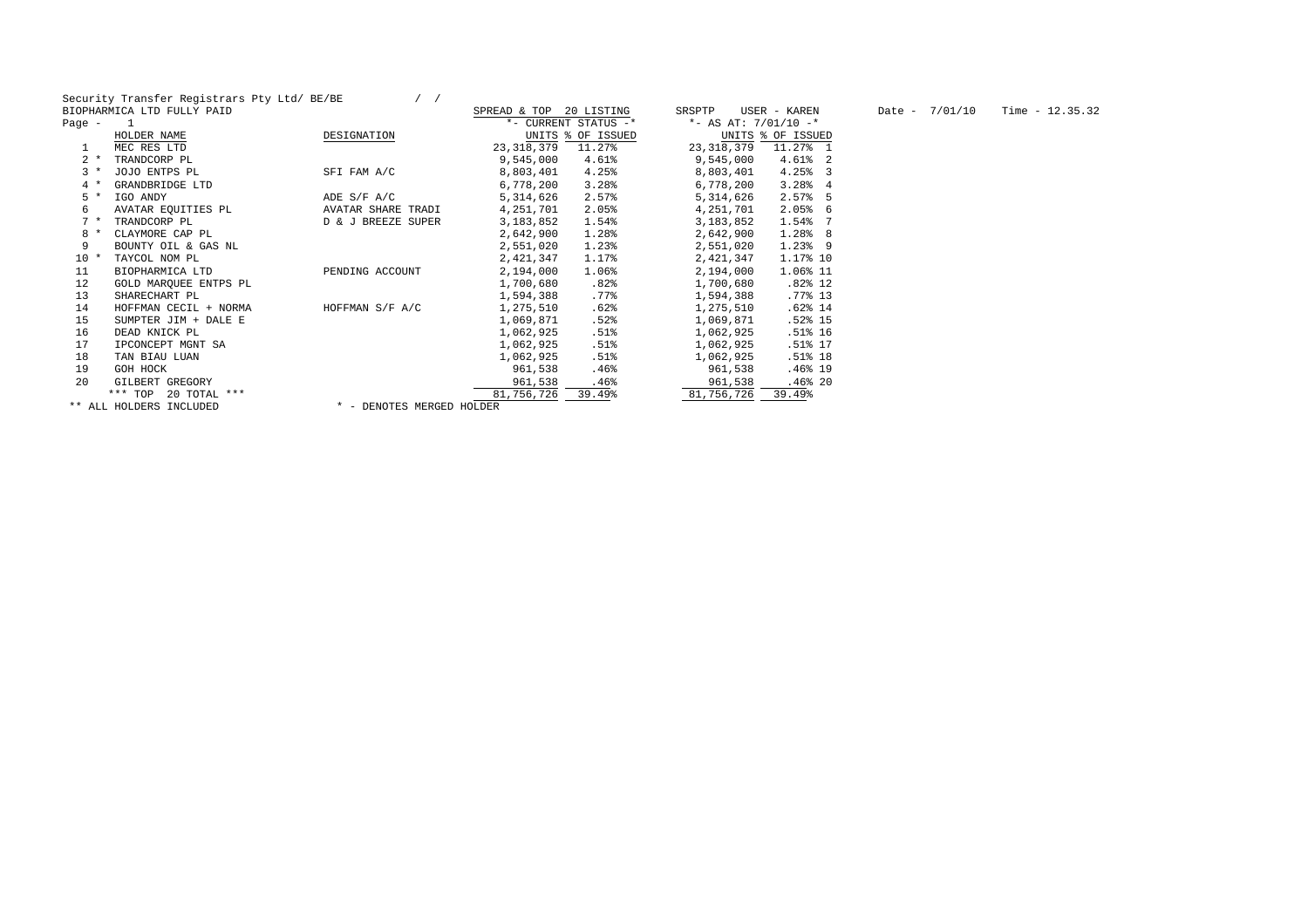|                                                 | Security Transfer Registrars Pty Ltd/ BE/BE |               |                                   |                                             |                                  |
|-------------------------------------------------|---------------------------------------------|---------------|-----------------------------------|---------------------------------------------|----------------------------------|
| BIOPHARMICA LTD FULLY PAID                      |                                             |               | SPREAD & TOP 20 LISTING<br>SRSPTP | $\mathbf{1}$<br>Page $-$<br>Date $-7/01/10$ | User - KAREN<br>Time $-12.35.32$ |
| SPREAD OF HOLDINGS                              | HOLDERS                                     | UNITS         | % OF ISSUED CAPITAL               |                                             |                                  |
| NIL HOLDING                                     |                                             |               |                                   |                                             |                                  |
| $1 -$<br>1,000                                  | 258                                         | 88,040        | .04 <sup>8</sup>                  |                                             |                                  |
| $1,001 -$<br>5,000                              | 487                                         | 1,562,919     | .76 <sup>8</sup>                  |                                             |                                  |
| $5,001 -$<br>10,000                             | 417                                         | 3,668,586     | $1.77$ %                          |                                             |                                  |
| $10,001 -$<br>100,000                           | 1248                                        | 46,250,329    | $22.35$ $%$                       |                                             |                                  |
| $100,001 -$                                     | 336                                         | 155,365,990   | $75.08$ %                         |                                             |                                  |
| TOTAL ON REGISTER                               | 2746                                        | 206, 935, 864 | $100.00$ %                        |                                             |                                  |
| TOTAL OVERSEAS HOLDERS                          | 45                                          | 6,718,904     | $3.25$ %                          |                                             |                                  |
| ANALYSIS BY LOCATION<br>(EXCLUDES ZERO HOLDERS) |                                             |               |                                   |                                             |                                  |
|                                                 |                                             |               |                                   |                                             |                                  |
| OVERSEAS                                        | 45                                          | 6,718,904     | $3.25$ %                          |                                             |                                  |
| AUSTRALIA :                                     |                                             |               |                                   |                                             |                                  |
| ACT                                             | 63                                          | 1,945,375     | .94%                              |                                             |                                  |
| NSW                                             | 906                                         | 48,879,298    | $23.62$ %                         |                                             |                                  |
| <b>VIC</b>                                      | 620                                         | 33, 259, 181  | $16.07$ %                         |                                             |                                  |
| QLD                                             | 371                                         | 20, 412, 004  | 9.86%                             |                                             |                                  |
| SA                                              | 158                                         | 12,263,909    | 5.93%                             |                                             |                                  |
| WA                                              | 446                                         | 81,387,341    | $39.33$ $%$                       |                                             |                                  |
| TAS                                             | 30                                          | 803,953       | .39 <sup>°</sup>                  |                                             |                                  |
| NT                                              | 13                                          | 277,269       | .13 <sup>°</sup>                  |                                             |                                  |
| ADDRESS UNKNOWN                                 | 94                                          | 988,630       | .48%                              |                                             |                                  |

\*\* ALL HOLDERS INCLUDED \*\*\* COMMON HOLDERS MERGED INTO ONE HOLDING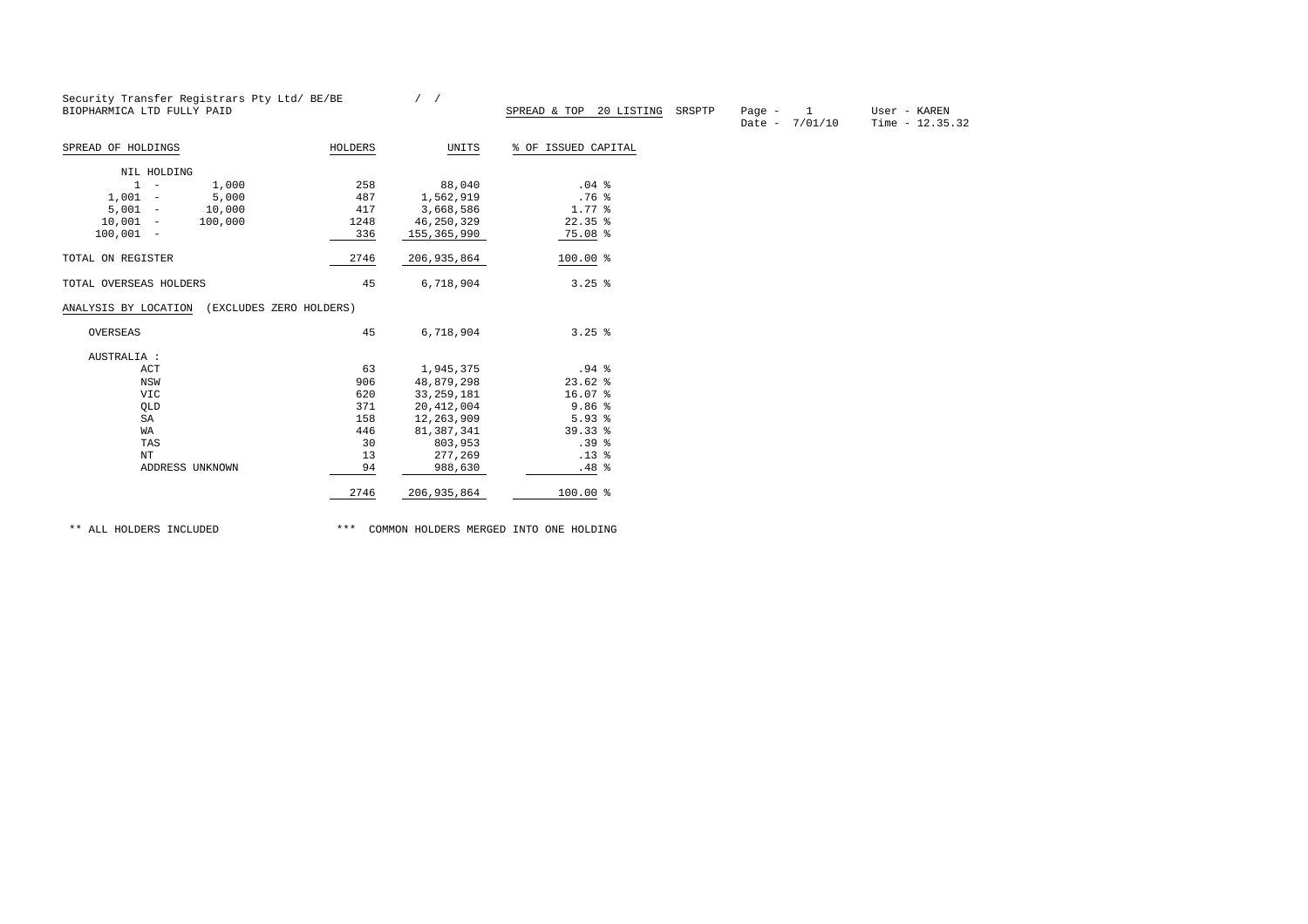|                                            | BIOPHARMICA LIMITED OPTIONS EXPIRING 31 MAY 2010 \$0.20 |                        | SPREAD & TOP<br>20 LISTING | SRSPTP | Page $-$ | $\mathbf{1}$<br>Date - $7/01/10$ | User - KAREN<br>Time $-12.36.01$ |
|--------------------------------------------|---------------------------------------------------------|------------------------|----------------------------|--------|----------|----------------------------------|----------------------------------|
| SPREAD OF HOLDINGS                         | HOLDERS                                                 | UNITS                  | % OF ISSUED CAPITAL        |        |          |                                  |                                  |
| NIL HOLDING                                |                                                         |                        |                            |        |          |                                  |                                  |
| $1 -$<br>1,000<br>$\overline{\phantom{a}}$ | 3                                                       | 2,800                  | .00%                       |        |          |                                  |                                  |
| $1,001 -$<br>5,000                         | 25                                                      | 92,400                 | .08 <sup>8</sup>           |        |          |                                  |                                  |
| $5,001 -$<br>10,000                        | 42                                                      | 389,006                | .35 <sup>8</sup>           |        |          |                                  |                                  |
| $10,001 -$<br>100,000                      | 171                                                     | 7,645,027              | 6.89%                      |        |          |                                  |                                  |
| $100,001 -$                                | 158                                                     | 102,824,301            | $92.67$ %                  |        |          |                                  |                                  |
| TOTAL ON REGISTER                          | 399                                                     | 110,953,534            | 100.00 %                   |        |          |                                  |                                  |
|                                            |                                                         |                        | 5.36%                      |        |          |                                  |                                  |
| TOTAL OVERSEAS HOLDERS                     | 10                                                      | 5,952,381              |                            |        |          |                                  |                                  |
| (EXCLUDES ZERO HOLDERS)                    |                                                         |                        |                            |        |          |                                  |                                  |
| ANALYSIS BY LOCATION<br>OVERSEAS           | 10                                                      | 5,952,381              | 5.36%                      |        |          |                                  |                                  |
| AUSTRALIA :                                |                                                         |                        |                            |        |          |                                  |                                  |
| ACT                                        | 2                                                       | 90,000                 | .08 <sup>8</sup>           |        |          |                                  |                                  |
| NSW                                        | 123                                                     | 25, 201, 398           | $22.71$ %                  |        |          |                                  |                                  |
| <b>VIC</b>                                 | 70                                                      | 16,093,427             | 14.50 %                    |        |          |                                  |                                  |
| QLD                                        | 42                                                      | 8,615,822              | 7.77 %                     |        |          |                                  |                                  |
| SA                                         | 48                                                      | 9,438,852              | $8.51$ %                   |        |          |                                  |                                  |
| <b>WA</b>                                  | 103                                                     |                        | 40.99%                     |        |          |                                  |                                  |
| TAS                                        |                                                         | 45, 476, 620<br>85,034 | .08 <sup>8</sup>           |        |          |                                  |                                  |
| NT                                         | 1<br>$\circ$                                            |                        | .00%                       |        |          |                                  |                                  |
| ADDRESS UNKNOWN                            | $\circ$                                                 |                        | .00%                       |        |          |                                  |                                  |

\*\* ALL HOLDERS INCLUDED \*\*\* COMMON HOLDERS MERGED INTO ONE HOLDING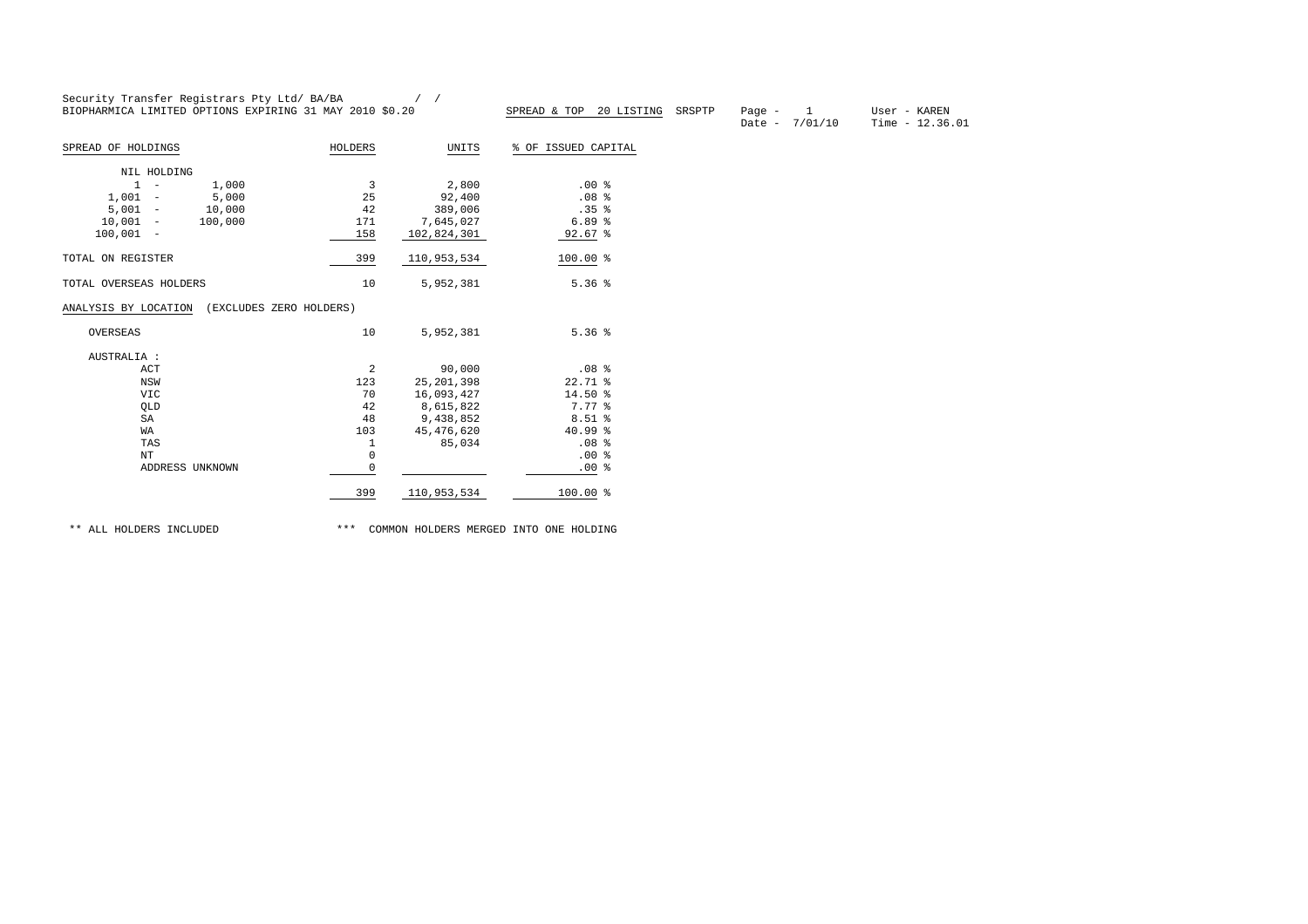*Rule 2.7, 3.10.3, 3.10.4, 3.10.5*

# **Appendix 3B**

# **New issue announcement, application for quotation of additional securities and agreement**

Information or documents not available now must be given to ASX as soon as available. Information and *documents given to ASX become ASX's property and may be made public.*

Introduced 1/7/96. Origin: Appendix 5. Amended 1/7/98, 1/9/99, 1/7/2000, 30/9/2001, 11/3/2002, 1/1/2003, 24/10/2005.

Name of entity

Biopharmica Limited

ABN

41 095 912 002

We (the entity) give ASX the following information.

## **Part 1 - All issues**

*You must complete the relevant sections (attach sheets if there is not enough space).*

1 +Class of +securities issued or to be issued

**Ordinary** 

- 2 Number of <sup>+</sup>securities issued or to be issued (if known) or maximum number which may be issued
- 3 Principal terms of the <sup>+</sup>securities (eg, if options, exercise price and expiry date; if partly paid <sup>+</sup>securities, the amount outstanding and due dates for payment; if  $+$ convertible securities, the conversion price and dates for conversion)

14,971,204 ordinary shares 14,971,204 listed options

Ordinary shares

Options – exercisable at 20c expiry date 31 May 2010

<sup>+</sup> See chapter 19 for defined terms.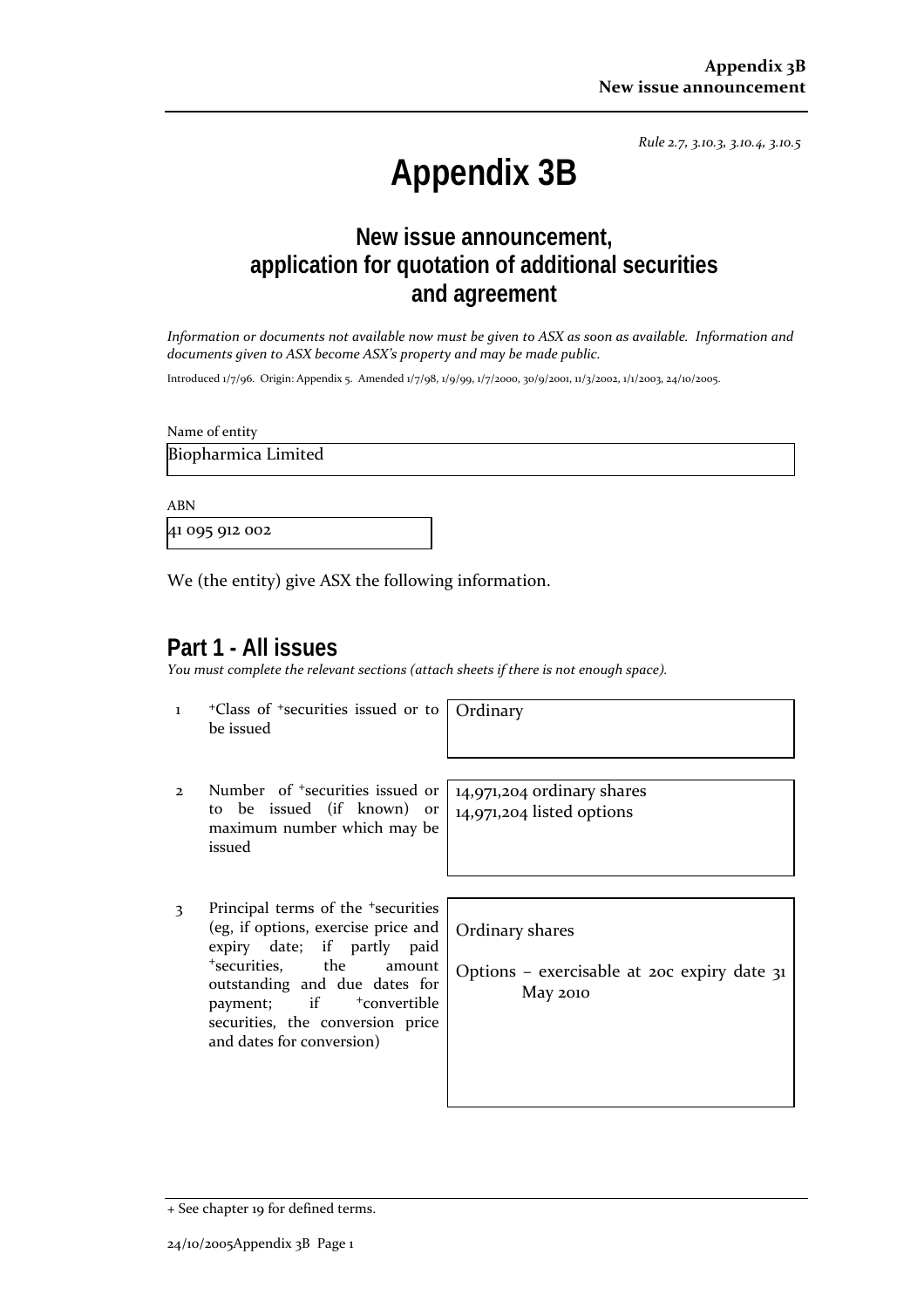| 4 | Do the <sup>+</sup> securities rank equally in<br>all respects from the date of<br>allotment with an existing <sup>+</sup> class<br>of quoted <sup>+</sup> securities?<br>If the additional securities do not<br>rank equally, please state:<br>the date from which they do<br>$\bullet$<br>the extent to which they<br>$\bullet$<br>participate for<br>the<br>next<br>dividend, (in the case of a<br>trust, distribution) or interest<br>payment<br>the extent to which they do<br>٠<br>not rank equally, other than in<br>relation to the next dividend,<br>distribution<br>interest<br>or<br>payment | <b>Ordinary Shares - Yes</b> |                                                 |
|---|---------------------------------------------------------------------------------------------------------------------------------------------------------------------------------------------------------------------------------------------------------------------------------------------------------------------------------------------------------------------------------------------------------------------------------------------------------------------------------------------------------------------------------------------------------------------------------------------------------|------------------------------|-------------------------------------------------|
|   | Issue price or consideration                                                                                                                                                                                                                                                                                                                                                                                                                                                                                                                                                                            |                              |                                                 |
| 5 |                                                                                                                                                                                                                                                                                                                                                                                                                                                                                                                                                                                                         | \$1,871,400                  |                                                 |
|   |                                                                                                                                                                                                                                                                                                                                                                                                                                                                                                                                                                                                         |                              |                                                 |
| 6 | Purpose of the issue<br>(If issued as consideration for the<br>acquisition of<br>assets,<br>clearly<br>identify those assets)                                                                                                                                                                                                                                                                                                                                                                                                                                                                           | Placement funds raised       |                                                 |
|   |                                                                                                                                                                                                                                                                                                                                                                                                                                                                                                                                                                                                         |                              |                                                 |
| 7 | Dates of entering <sup>+</sup> securities<br>into uncertificated holdings or<br>despatch of certificates                                                                                                                                                                                                                                                                                                                                                                                                                                                                                                | 6 January 2010               |                                                 |
|   |                                                                                                                                                                                                                                                                                                                                                                                                                                                                                                                                                                                                         |                              |                                                 |
|   |                                                                                                                                                                                                                                                                                                                                                                                                                                                                                                                                                                                                         | Number                       | <sup>+</sup> Class                              |
| 8 | Number<br>and <sup>+</sup> class<br>$\alpha$ f<br>all<br><sup>+</sup> securities<br>quoted on ASX<br>(including the<br>securities<br>in                                                                                                                                                                                                                                                                                                                                                                                                                                                                 | 206,935,246                  | Ordinary                                        |
|   | clause 2 if applicable)                                                                                                                                                                                                                                                                                                                                                                                                                                                                                                                                                                                 | 110,953,534                  | Options exercisable<br>at<br>20C<br>expiring 31 |
|   |                                                                                                                                                                                                                                                                                                                                                                                                                                                                                                                                                                                                         |                              | <b>May 2010</b>                                 |

<sup>+</sup> See chapter 19 for defined terms.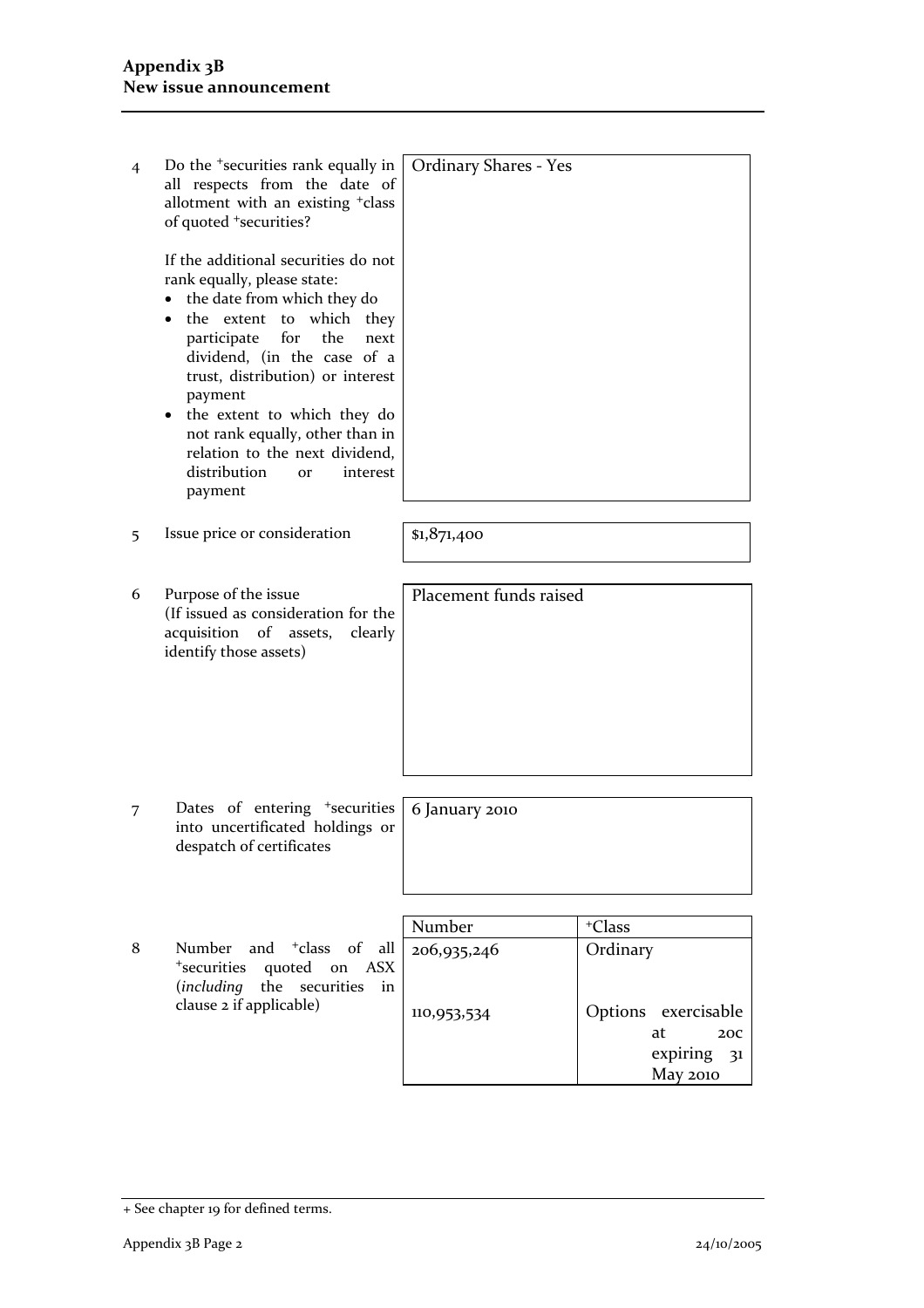|   |                                      | Number    | <sup>+</sup> Class  |
|---|--------------------------------------|-----------|---------------------|
| 9 | Number and <sup>+</sup> class of all | 6,000,000 | Options exercisable |
|   | *securities not quoted on ASX        |           | at                  |
|   | (including the securities in         |           | 15c each expiring   |
|   | clause 2 if applicable)              |           | 31 December 2010    |
|   |                                      | 6,550,000 |                     |
|   |                                      |           | Options<br>issued   |
|   |                                      |           | under               |
|   |                                      |           | the employee share  |
|   |                                      |           | option scheme       |
|   |                                      |           |                     |
|   |                                      | 150,000   | Options<br>issued   |
|   |                                      |           | under               |
|   |                                      |           | the employee share  |
|   |                                      |           | option scheme       |
|   |                                      |           |                     |
|   |                                      | 3,000,000 | Options exercisable |
|   |                                      |           | at                  |
|   |                                      |           | 45c each expiring   |
|   |                                      |           | 31 December 2014    |
|   |                                      |           |                     |
|   |                                      |           |                     |

10 Dividend policy (in the c trust, distribution policy increased capital (interes

| case of a |  |
|-----------|--|
| ) on the  |  |
| sts)      |  |
|           |  |

# **Part 2 - Bonus issue or pro rata issue**

| 11                | Is security holder approval $n/a$<br>required?                                     |  |
|-------------------|------------------------------------------------------------------------------------|--|
| $12 \overline{ }$ | Is the issue renounceable or non- $\mid n/a$<br>renounceable?                      |  |
| 13                | Ratio in which the <sup>+</sup> securities<br>n/a<br>will be offered               |  |
| 14                | <sup>+</sup> Class of <sup>+</sup> securities to which the $ n/a$<br>offer relates |  |
| 15                | *Record date to determine<br>n/a<br>entitlements                                   |  |

<sup>+</sup> See chapter 19 for defined terms.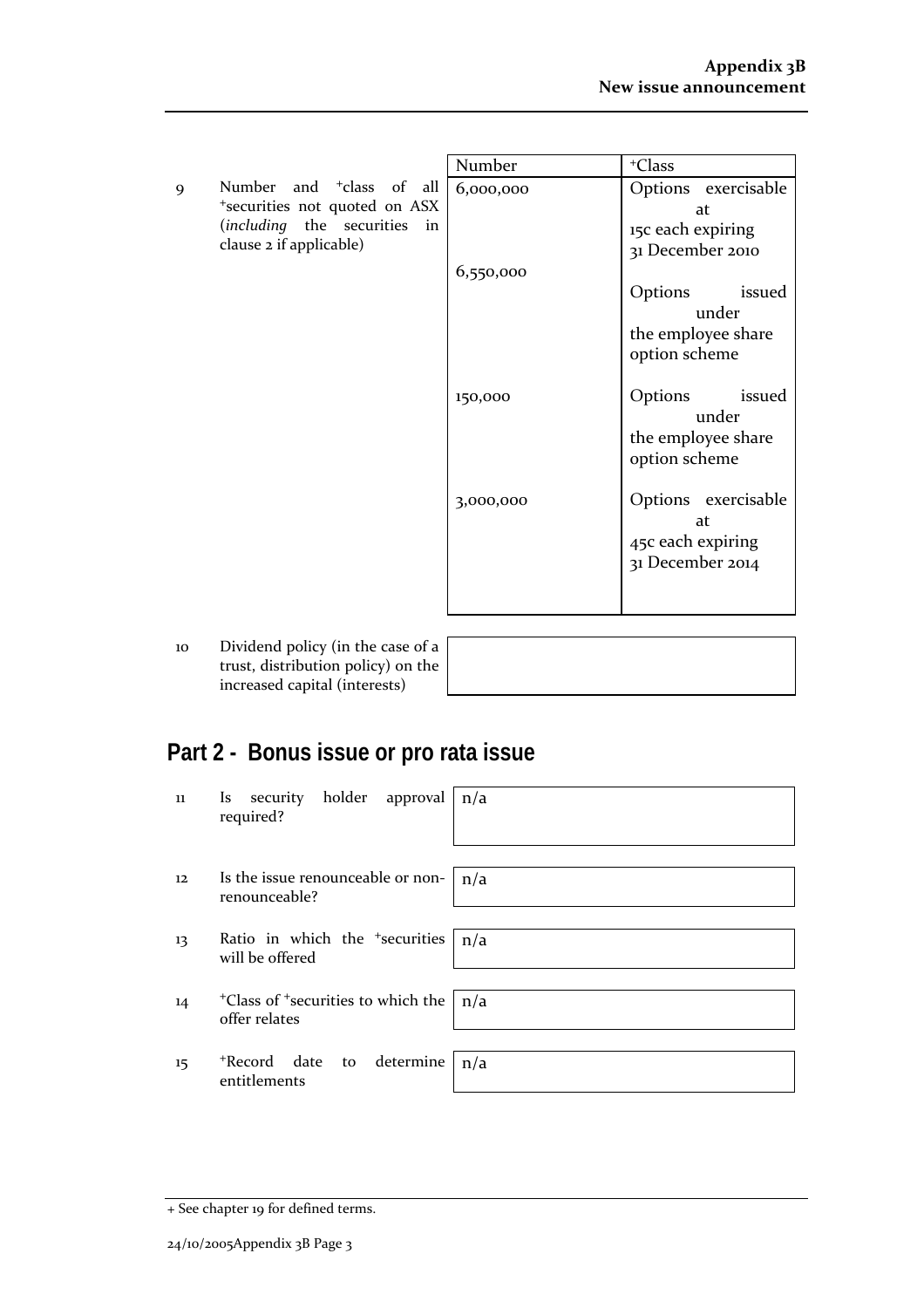#### **Appendix 3B New issue announcement**

| 16 | holdings<br>different<br>Will<br>on<br>registers (or subregisters) be<br>aggregated<br>for<br>calculating<br>entitlements?               | n/a |
|----|------------------------------------------------------------------------------------------------------------------------------------------|-----|
|    |                                                                                                                                          |     |
| 17 | Policy for deciding entitlements<br>in relation to fractions                                                                             | n/a |
|    |                                                                                                                                          |     |
| 18 | Names of countries in which the<br>entity has <sup>+</sup> security holders who<br>will not be sent new issue<br>documents               | n/a |
|    | Note: Security holders must be told how their<br>entitlements are to be dealt with.                                                      |     |
|    | Cross reference: rule 7.7.                                                                                                               |     |
|    |                                                                                                                                          |     |
| 19 | Closing date for<br>of<br>receipt<br>acceptances or renunciations                                                                        | n/a |
| 20 | Names of any underwriters                                                                                                                | n/a |
|    |                                                                                                                                          |     |
|    |                                                                                                                                          |     |
| 21 | Amount of any underwriting fee<br>or commission                                                                                          | n/a |
|    |                                                                                                                                          |     |
| 22 | Names of any brokers to the<br>issue                                                                                                     | n/a |
|    |                                                                                                                                          |     |
|    |                                                                                                                                          |     |
|    | Fee or commission payable to                                                                                                             | n/a |
| 23 | the broker to the issue                                                                                                                  |     |
|    |                                                                                                                                          |     |
| 24 | Amount of any handling fee<br>payable to brokers who lodge<br>acceptances or renunciations on<br>behalf of <sup>+</sup> security holders | n/a |
|    |                                                                                                                                          |     |
| 25 | If the issue is contingent on<br>*security holders' approval, the<br>date of the meeting                                                 | n/a |
|    |                                                                                                                                          |     |
| 26 | Date entitlement and acceptance<br>form and prospectus or Product<br>Disclosure Statement will be sent<br>to persons entitled            | n/a |
|    |                                                                                                                                          |     |

<sup>+</sup> See chapter 19 for defined terms.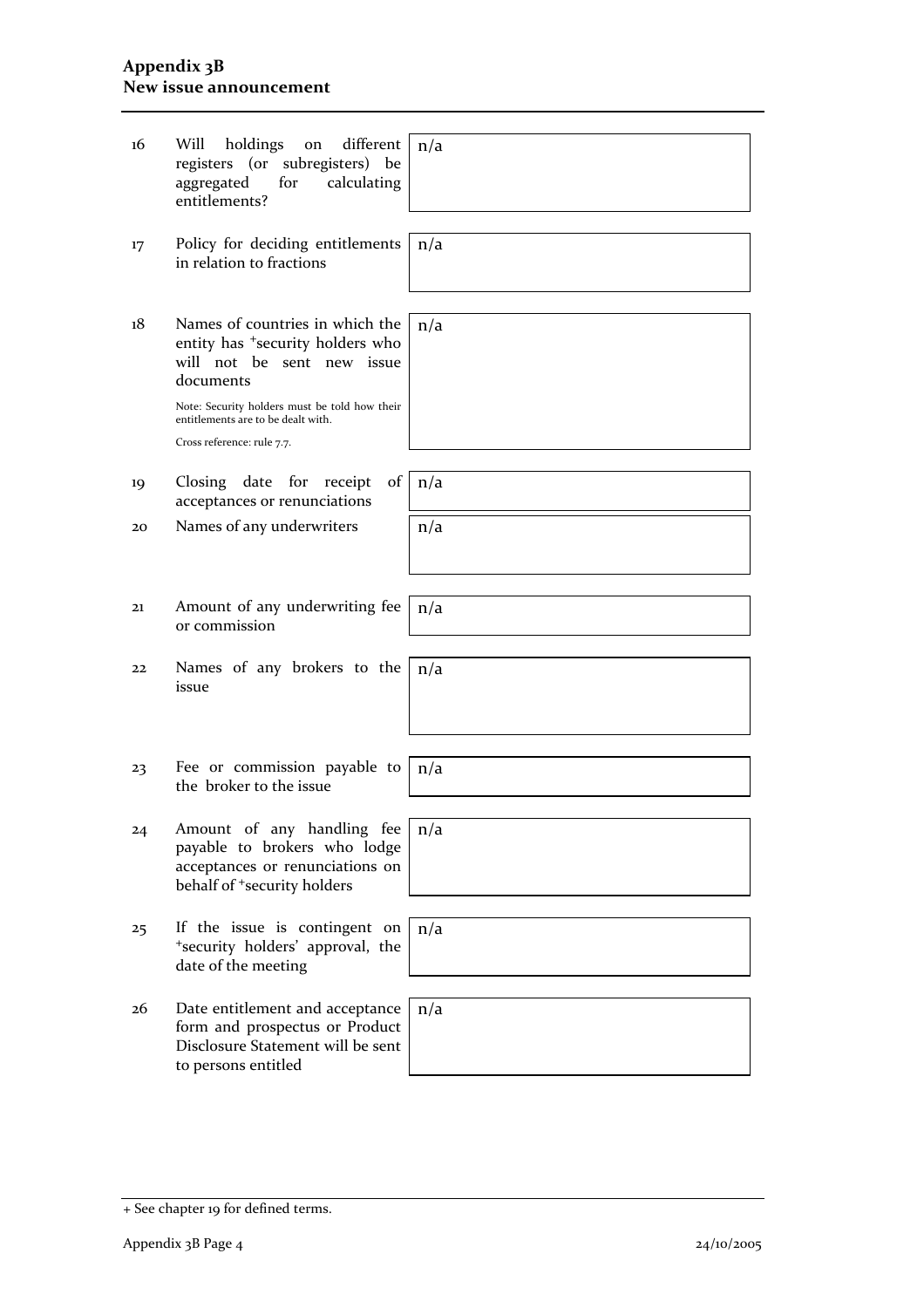| 27 | If the entity has issued options,<br>and the terms entitle option<br>holders to<br>participate<br>on<br>exercise, the date on which<br>notices will be sent to option<br>holders | n/a |
|----|----------------------------------------------------------------------------------------------------------------------------------------------------------------------------------|-----|
| 28 | Date rights trading will begin (if<br>applicable)                                                                                                                                | n/a |
| 29 | Date rights trading will end (if<br>applicable)                                                                                                                                  | n/a |
|    |                                                                                                                                                                                  |     |
| 30 | How do <sup>+</sup> security holders sell<br>their entitlements in full through<br>a broker?                                                                                     | n/a |
|    |                                                                                                                                                                                  |     |
| 31 | How do <sup>+</sup> security holders sell<br>of<br>their<br>entitlements<br>part<br>through a broker and accept for<br>the balance?                                              | n/a |
|    |                                                                                                                                                                                  |     |
| 32 | do<br><sup>+</sup> security holders<br>How<br>dispose of their entitlements<br>(except by sale through<br>a<br>broker)?                                                          | n/a |
|    |                                                                                                                                                                                  |     |

 $33$  +Despatch date n/a

# **Part 3 - Quotation of securities**

*You need only complete this section if you are applying for quotation of securities*

- 34 Type of securities (*tick one*)
- (a)  $\boxed{\mathbf{X}}$  Securities described in Part 1
	-

(b) All other securities

Example: restricted securities at the end of the escrowed period, partly paid securities that become fully paid, employee incentive share securities when restriction ends, securities issued on expiry or conversion of convertible securities

## **Entities that have ticked box 34(a)**

#### **Additional securities forming a new class of securities**

<sup>+</sup> See chapter 19 for defined terms.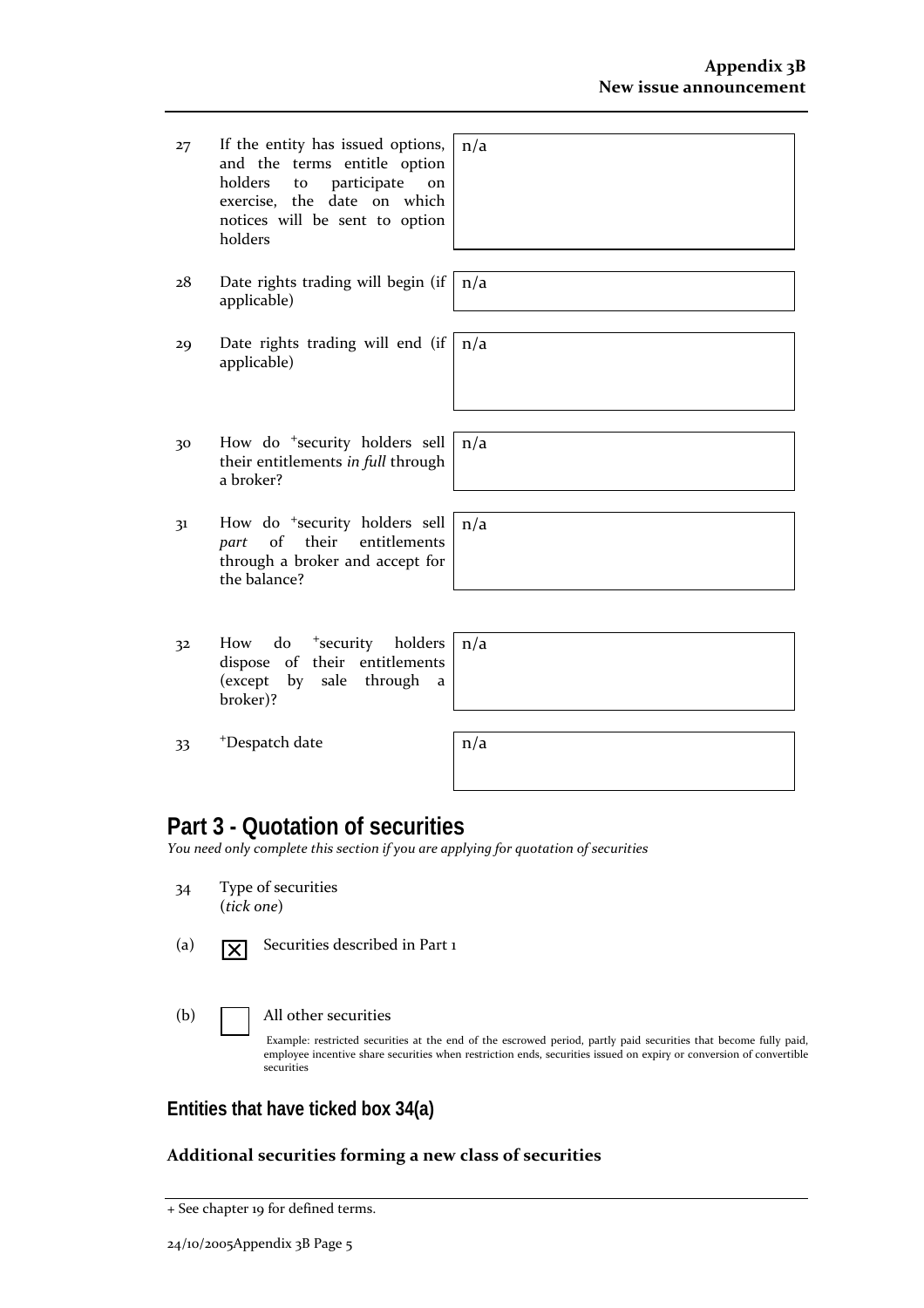35 If the +securities are +equity securities, the names of the 20 largest holders of the additional <sup>+</sup>securities, and the number and percentage of additional <sup>+</sup>securities held by those holders

36 If the <sup>+</sup>securities are <sup>+</sup>equity securities, a distribution schedule of the additional <sup>+</sup>securities setting out the number of holders in the categories 1 ‐ 1,000 1,001 ‐ 5,000 5,001 ‐ 10,000 10,001 ‐ 100,000 100,001 and over

 $37$  A copy of any trust deed for the additional +securities

### **Entities that have ticked box 34(b)**

- 38 Number of securities for which <sup>+</sup>quotation is sought
- 39 Class of <sup>+</sup>securities for which quotation is sought
- 40 Do the <sup>+</sup>securities rank equally in all respects from the date of allotment with an existing <sup>+</sup>class of quoted <sup>+</sup>securities?

If the additional securities do not rank equally, please state:

- the date from which they do
- the extent to which they participate for the next dividend, (in the case of a trust, distribution) or interest payment
- the extent to which they do not rank equally, other than in relation to the next dividend, distribution or interest payment



*Tick to indicate you are providing the information or documents*

<sup>+</sup> See chapter 19 for defined terms.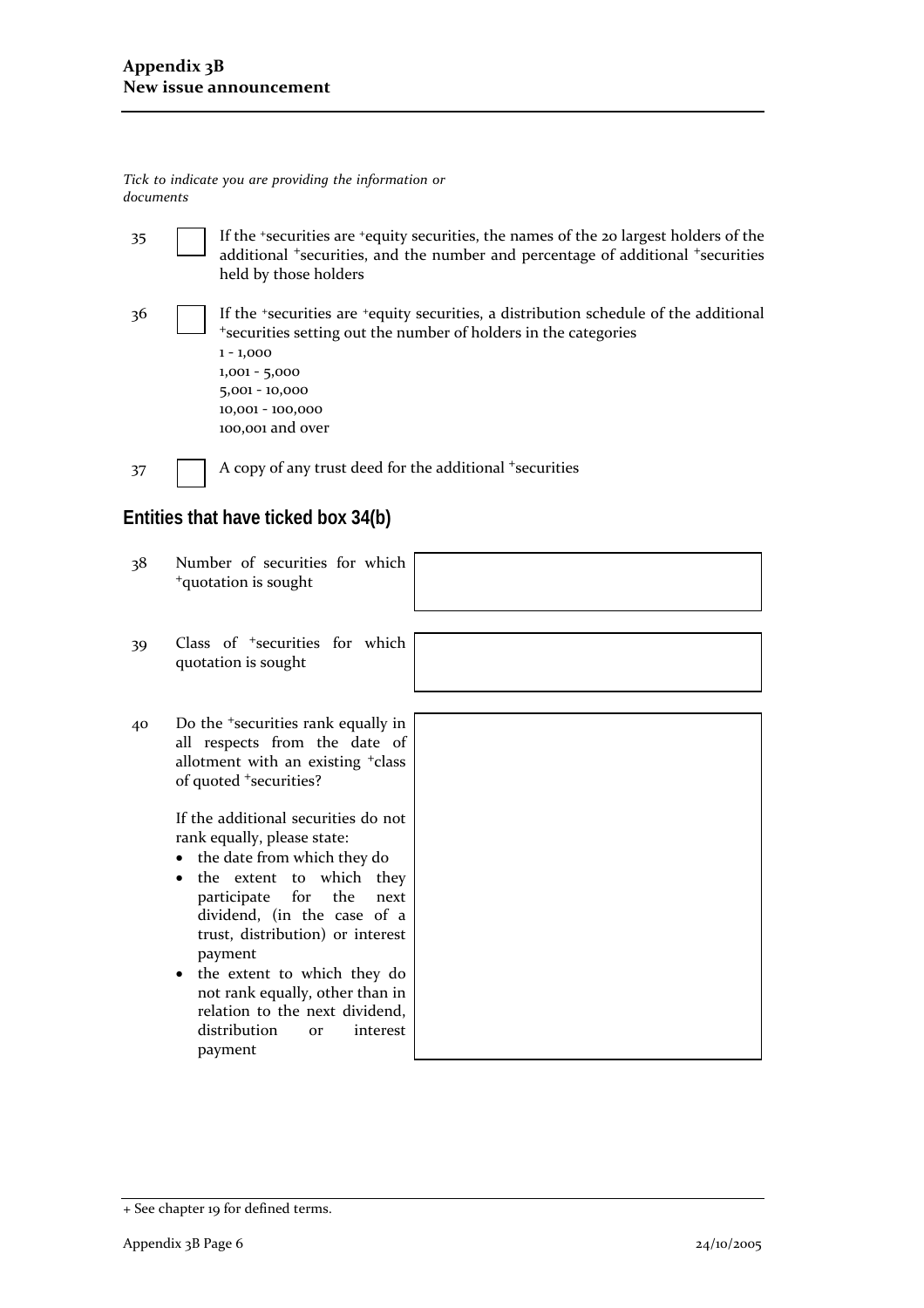41 Reason for request for quotation now

Example: In the case of restricted securities, end of restriction period

(if issued upon conversion of another security, clearly identify that other security)

42 Number and <sup>+</sup>class of all <sup>+</sup>securities quoted on ASX (*including* the securities in clause 38)

| <sup>+</sup> Class |
|--------------------|
|                    |
|                    |
|                    |
|                    |
|                    |
|                    |

#### **Quotation agreement**

- 1 <sup>+</sup>Quotation of our additional <sup>+</sup>securities is in ASX's absolute discretion. ASX may quote the <sup>+</sup>securities on any conditions it decides.
- 2 We warrant the following to ASX.
	- The issue of the +securities to be quoted complies with the law and is not for an illegal purpose.
	- There is no reason why those +securities should not be granted +quotation.
	- An offer of the *\*securities* for sale within 12 months after their issue will not require disclosure under section  $707(3)$  or section  $1012C(6)$  of the Corporations Act.

Note: An entity may need to obtain appropriate warranties from subscribers for the securities in order to be able to give this warranty

- Section 724 or section 1016E of the Corporations Act does not apply to any applications received by us in relation to any +securities to be quoted and that no-one has any right to return any +securities to be quoted under sections 737, 738 or 1016F of the Corporations Act at the time that we request that the +securities be quoted.
- If we are a trust, we warrant that no person has the right to return the <sup>+</sup>securities to be quoted under section 1019B of the Corporations Act at the time that we request that the +securities be quoted.
- 3 We will indemnify ASX to the fullest extent permitted by law in respect of any claim, action or expense arising from or connected with any breach of the warranties in this agreement.

<sup>+</sup> See chapter 19 for defined terms.